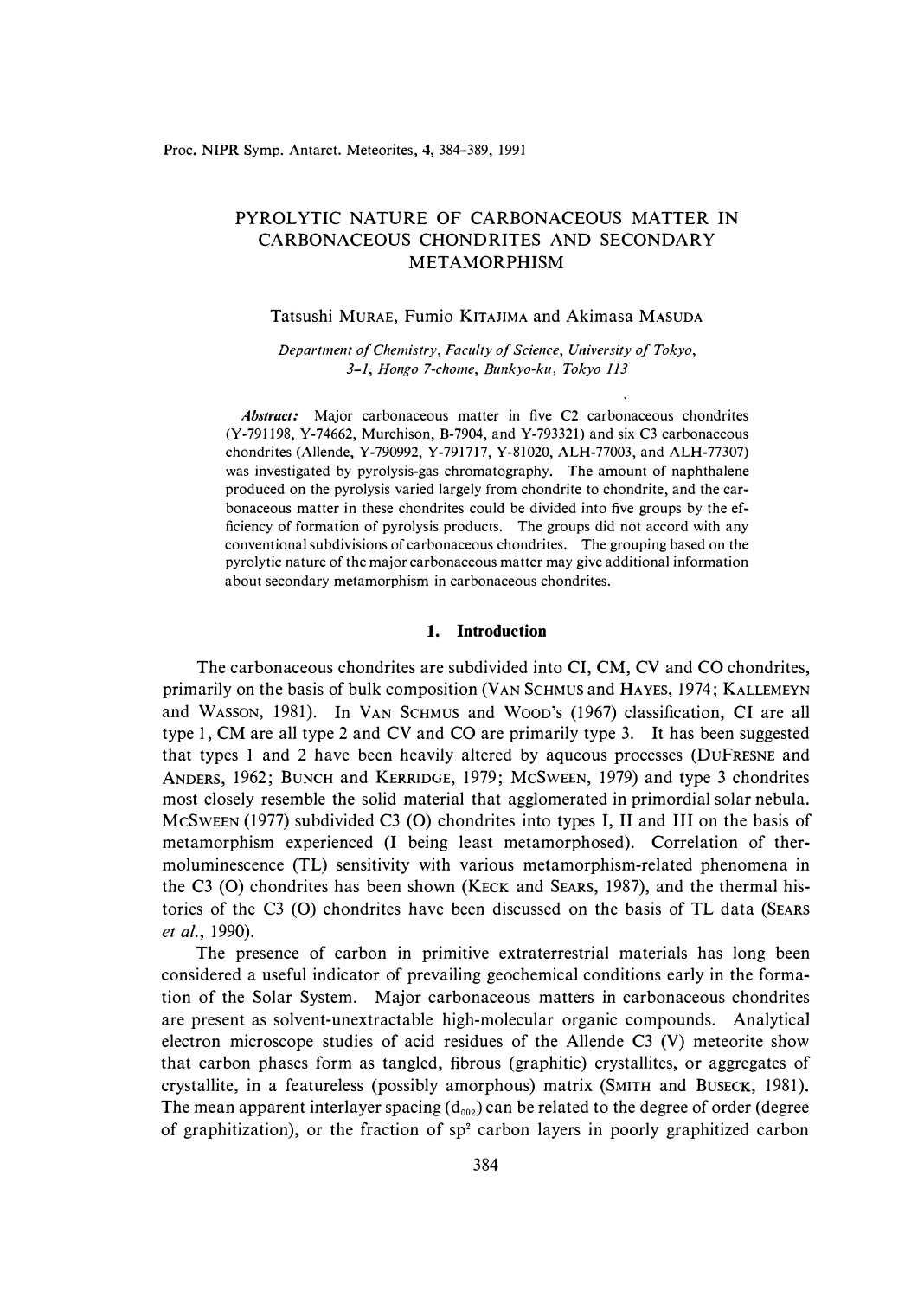**(PGC). RIETMEIJER and MACKINNON (1985) have shown that the graphitization temperature, or the degree of ordering in PGC could be a useful cosmothermometer reflecting metamorphic temperature for primitive extraterrestrial materials.** 

**Pyrolytic nature of PGC is correlated with its degree of ordering (** $d_{002}$  **spacing, size and morphology). Pyrolytic study is a useful method which gives information about the average of gross ordering degree of organic or poorly graphitized carbon contained as a minor component in metamorphosed rocks without special sample treatments. A similar to PGC but more detailed molecular model which has a highly condensed polycyclic aromatic sheet bearing edge defects has been proposed for the major carbonaceous matter in carbonaceous chondrites by the present authors based on pyrolytic and spectroscopic data (MuRAE** *et al.,* **1987, 1990). The mean molecular (sheet) size and the number of the edge defects are different among chondrites and may reflect the formation processes of the high molecular organic matter and the history (mainly thermal history) of the meteorite. Gas chromatogram of the pyrolysis products of the organic matter suggested the presence of the edge defects (MURAE**  *et al.,* **1987). The organic matter containing more edge defects, which gives a larger amount of pyrolysis products, corresponds to less graphitized and less ordered carbon. In this paper we discuss possibility of classification of carbonaceous matter based on pyrolysis experiments of carbonaceous matter in the chondrites.** 

### **2. Sample Preparation and Experimental Apparatus**

**Sample preparation and conditions for analyses of Allende, Y-791717, and ALH-77307 were mentioned already (MURAE** *et al.,* **1987). Samples of ALH-77003, Y-81020, and Y-790992 were taken from small chips delivered from the meteorite curator of the National Institute of Polar Research. After washed with hexane, the chips**  were powdered (grain size:  $10-20 \mu m$ ) and the powder was used for pyrolytic studies. **Pyrolyses were carried out using a Curie point pyrolyser (Japan Analytical Industry Co., LTD: Model JHP-2) at 740**°**C for 3 s. The powdered sample of the meteorite was wrapped with a pyrofoil and preheated at l 60**°**C for 40 min in the stream of carrier gas (nitrogen). During preheating the carrier gas was exhausted through a valve situated at the connector between the carrier line and the gas chromatograph capillary column.** 

**The analyses of pyrolysis products by gas chromatography (GC) were carried**  out using an open tubular OV-101 wall coated fused silica capillary  $(25 \text{ m} \times 0.25 \text{ mm})$ i. d., film thickness:  $0.4 \mu m$ ) for Allende, ALH-77307, and Y-791717, and an open **tubular fused silica capillary column (25 m**  $\times$  **0.25 mm i. d.) chemically bonded with** silicon OV-1 as stationary phase (film thickness:  $1.5 \mu m$ ) for ALH-77003, Y-790992 and Y-81020. The rate of temperature increase was programed to be 4<sup>c</sup>C from 60 **to 260**°**C after keeping the initial temperature for 16 min. Identification of naphthalene peak in the pyrograms was carried out by monitoring the ion at** *m/z* **128 using a JEOL D-300 GC-MS spectrometer equipped with JMA-2000 data analyzer. The quantity of naphthalene yielded on pyrolysis was determined using a Shimadzu 7A-PF GC instrument equipped with a flame ionization detector (FID) and a System Instruments Labchart 80 integrator.**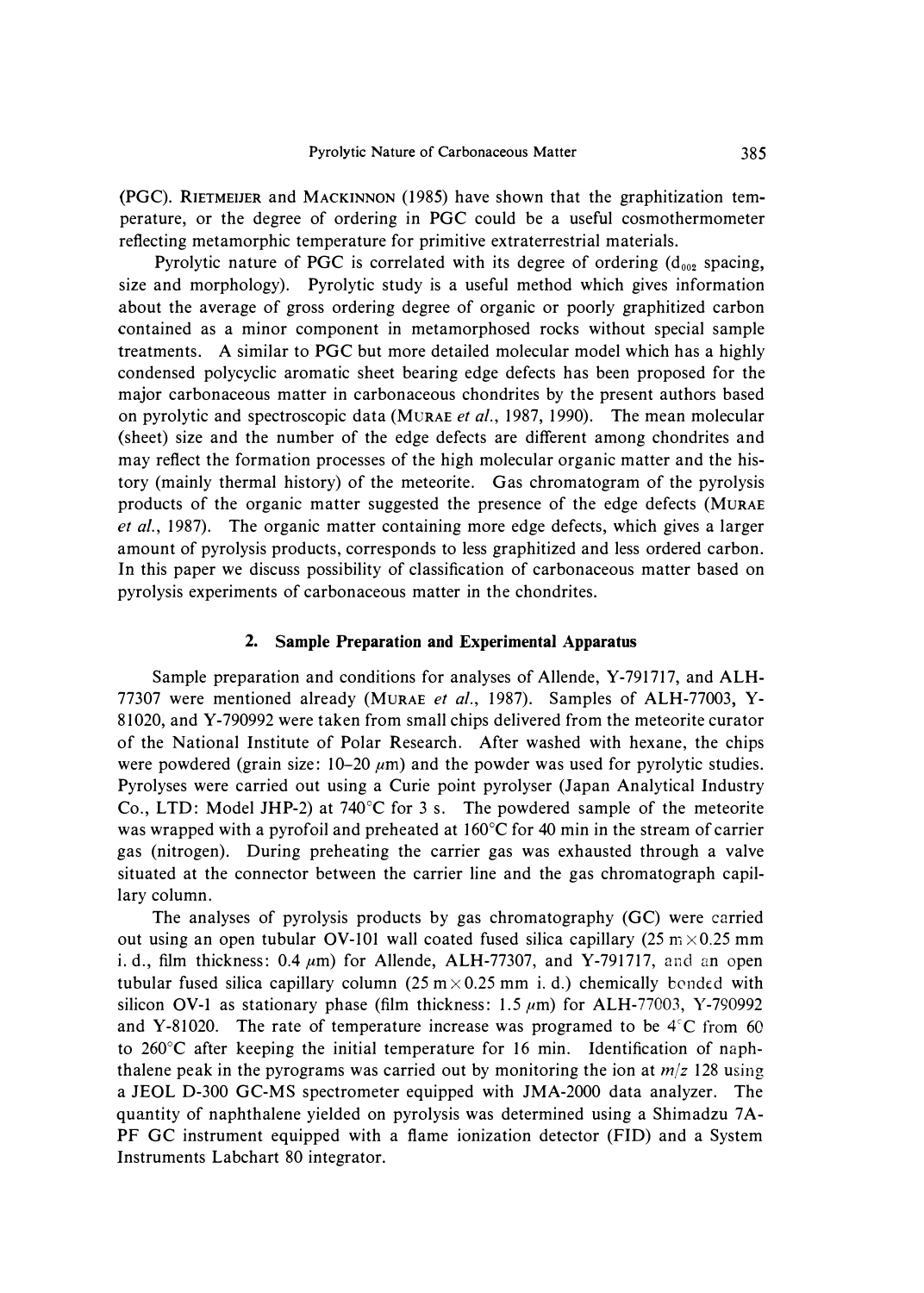#### **3. Results and Discussion**

**We analyzed five C2 and six C3 carbonaceous chondrites by pyrolysis-Ge (Table 1). Except B-7904 (C2, C: 0.96%), Y-81020 (C3, C: 0.96%) and ALH-77307 (C3, C: 0.74%), the carbon content in the C2 chondrites (more than 1.5%) is much higher than that in the C3 chondrites (less than 0.3%) as usually observed for carbonaceous chondrites. Carbon concentration exhibits a negative correlation with metamorphic grade in ordinary chondrites (MOORE and LEWIS, 1967). The carbon contents in the C3 (0) chondrites which we analyzed do not accord with the subdivision based on the metamorphic grade determined by TL sensitivity (Table 1). MCSWEEN (1977) has shown the systematic decrease of carbon contents in C3 (0) chondrites following increasing metamorphic grade.** 

**The amount of naphthalene yielded on pyrolysis was used as an indicator of productivity of the pyrolytic components, because accumulation of the total amount of pyrolysis products was difficult by our system, and because the peak of naphthalene is the most distinguishable among the products. And the ratio of the amount of naphthalene produced on pyrolysis to the total carbon contained in the sample before the pyrolysis was used as the efficiency of formation of pyrolysis products (EFP: Table I). The EFP is related with the number of edge defects in the molecule as well as the number of the molecules in the meteorite sample. The meteorite showing the higher EFP contains more molecules with more edge defects. Therefore, when the EFP is low even if the carbon concentration is high, the meteorite contains molecules with few edge defects. Although the polycyclic aromatic structure is very stable, the edge defects are unstable and affected by various environmental conditions. If** 

| Meteorites                | Class <sup>a</sup> | Carbon<br>content<br>$(\%$ | Total<br>carbon<br>$(\mu g)$ | Produced<br>naphtha-<br>lene $(ng)$ | Naphtha-<br>lene<br>/carbon<br>$(w/w \, \tilde{\varphi})$ | TL<br>type <sup>b</sup> | EFP<br>class <sup>c</sup> |
|---------------------------|--------------------|----------------------------|------------------------------|-------------------------------------|-----------------------------------------------------------|-------------------------|---------------------------|
| $Y-791198^{d}$            | CM2                | 2.17                       | 106                          | 380                                 | 0.36                                                      |                         |                           |
| ALH-77003                 | C3(0)              | 0.28                       | 35                           | 105                                 | 0.30                                                      | 3.3                     |                           |
| $Y - 74662$ <sup>d)</sup> | CM2                | 1.89                       | 95                           | 100                                 | 0.11                                                      |                         | $\mathbf{I}$              |
| Murchison                 | CM2                | 1.98                       | 40                           | 52                                  | 0.13                                                      |                         | $\mathbf{I}$              |
| Allende                   | C3(V)              | 0.23                       | 35                           | 50                                  | 0.14                                                      |                         | $\mathbf{I}$              |
| Y-790992                  | C3(0)              | 0.25                       | 31                           | 20                                  | 0.065                                                     |                         | III                       |
| $B-7904d$                 | CM2                | 0.96                       | 144                          | 20                                  | 0.014                                                     |                         | IV                        |
| $ALH-77307d$              | C3(0)              | 0.74                       | 148                          | 20                                  | 0.014                                                     | 3.0                     | IV                        |
| $Y - 791717d$             | C3(0)              | 0.12                       | 17                           | 3                                   | 0.018                                                     | 3.4                     | IV                        |
| $Y-793321^{d}$            | CM2                | 1.77                       | 266                          | 9                                   | 0.003                                                     |                         | V                         |
| $Y - 81020$               | C3(0)              | 0.96                       | 120                          | 3                                   | 0.003                                                     | 3.4                     | $\mathbf{V}$              |

*Table I. Subdivision, carbon content, and ratio of naphthalene produced on pyrolysis to total carbon contained in the sample before pyrolysis.* 

 $a)$  Classification according to the criterion by VAN SCHUMUS and Woop (1967).

b) Subdivision based on thermoluminescence (TL) sensitivity (the type number increases with increasing metamorphism: SEARS *et al.,* 1990).

<sup>e)</sup> Subdivision based on efficiency of formation of pyrolysis products (EFP: the type number increases with decreasing degree of EPP).

<sup>d)</sup> Cited from MURAE *et al.* (1987).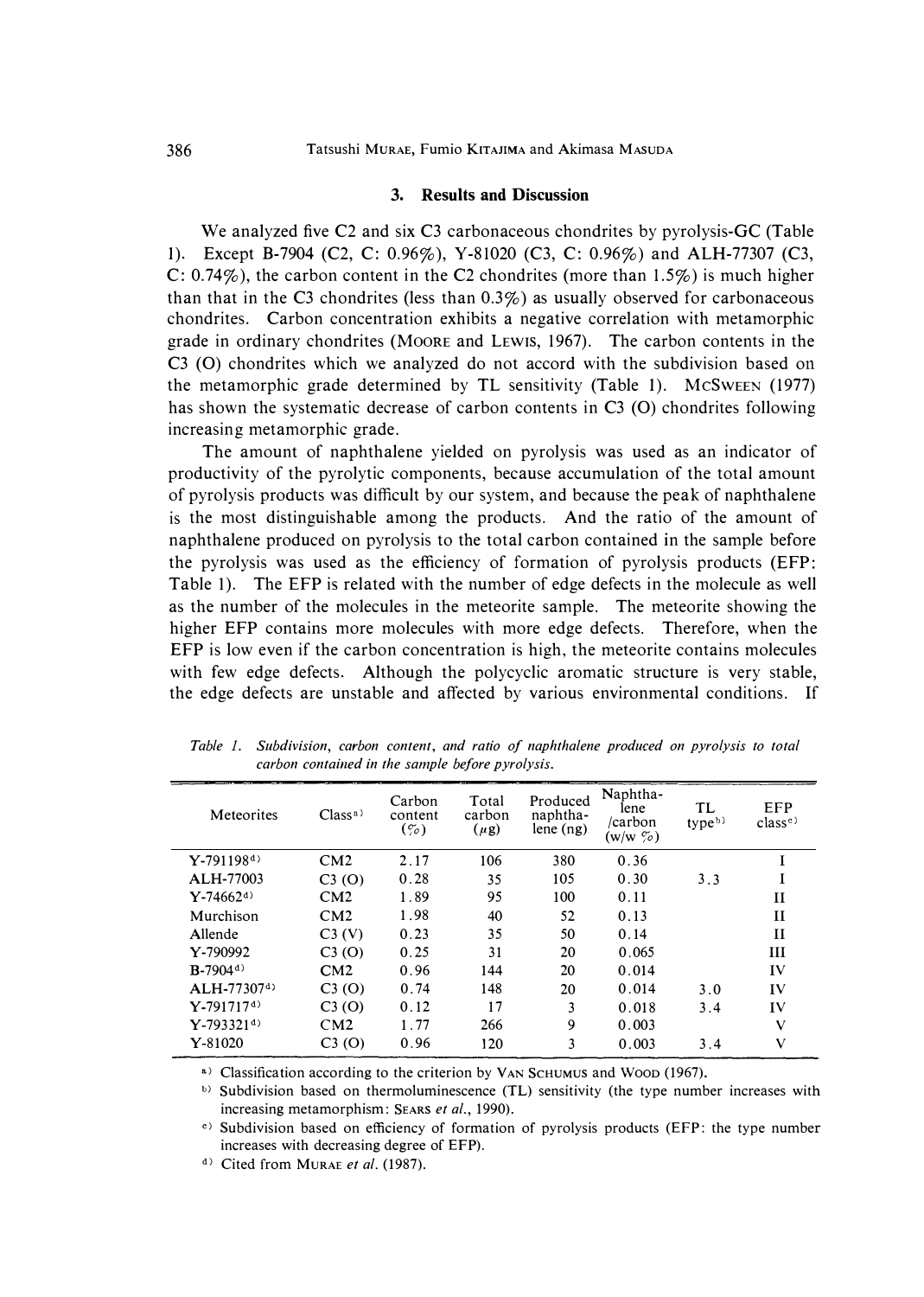**the meteorite has experienced high temperature, the thermally unstable edge defects would have been cleaved off and the meteorite would show a low EFP value.** 

**Although no correlation between the amount of the naphthalene yielded on pyrolysis and the total carbon in the sample was observed, the carbonaceous matter studied in this work could be clearly divided into five classes based on EFP values. This subdivision does not accord with the conventional chemical and petrographical classification of the chondrites (Table I). However, a rough correlation was observed between the division and the degree of thermal metamorphism (PAUL and LIPSCHUTZ, 1989; AKAi, 1990). Although the carbon concentration of Y-793321 (CM2) is adequate for usual C2 chondrites and B-7904 (CM2) contains a considerable amount of carbon while its concentration is lower than that of usual C2 chondrites, the EFP values are much lower than those of other CM2 chondrites (Y-791198, Y-74662, and Murchison). This fact is compatible with that the two chondrites (B-7904 and Y-793321) are metamorphosed at high temperature (PAUL and LIPSCHUTZ, 1989; AKAi, 1990). The edge defects of the carbonaceous molecule are probably cleaved off at the temperature to give more thermally-stable well-ordered graphitic molecule.** 

**Although the carbon concentration of ALH-77003 (C3 (0)) is one order of magnitude lower than that of Y-791198 (CM2) which produced pyrolysis products most efficiently in the chondrites under investigation, both chondrites showed almost the same EFP value. On the other hand, Y-81020 (C3 (0)) whose carbon content is close to that of C2 chondrites and much higher than that of ALH-77003 gave a very small amount of pyrolysis products. The EFP value of Y-81020 (C3 (0)) is two order less than that of ALH-77003 and the same as that of Y-793321 (CM2) which showed the lowest EFP value. The EFP values of ALH-77307 (C3 (0)) and Y-791717 (C3 (0)) are similar to that of B-7904 and between those of ALH-77003 and Y-81020. Allende (C3V) showed almost the same EFP value as those of Y-74662 (CM2) and Murchison (CM2), and the value is one order lower than that of ALH-77003 but one order higher than that of Y-81020. The value of EFP for Y-790992 (C3 (0)) is intermediate of those of Allende and ALH-77307.** 

**If the organic matter in carbonaceous chondrites was formed before the incorporation into the parent body, the structure of the carbonaceous matter could have been modified before and/or after the incorporation. Based on the results of the above pyrolytic studies, we may presume the following:** 

**I) According to the EFP values, the carbonaceous matter examined in this investigation is divided into five groups (Table 1) which probably reflect the difference of the secondary thermal metamorphism of the meteorites.** 

**2) The CM2 chondrites, B-7904 and Y-793321, show very low EFP values. This fact indicates that these meteorites experienced high temperature. Although the maximum temperature of metamorphism estimated by T-T-T diagram for B-7904 is much higher than that for Y-793321 (AKAi, 1990), the EFP values indicate that Y-793321 may have experienced much higher temperature than that B-7904 experienced. The reason of this disagreement is unclear.** 

**3) Although Y-81020 (C3 (0)) contains carbon (0.96%) as much as do C2 chondrites, specific pyrolysis product (such as naphthalene) was little observed. This fact suggests that Y-81020 was probably thermally altered seriously to lose most of**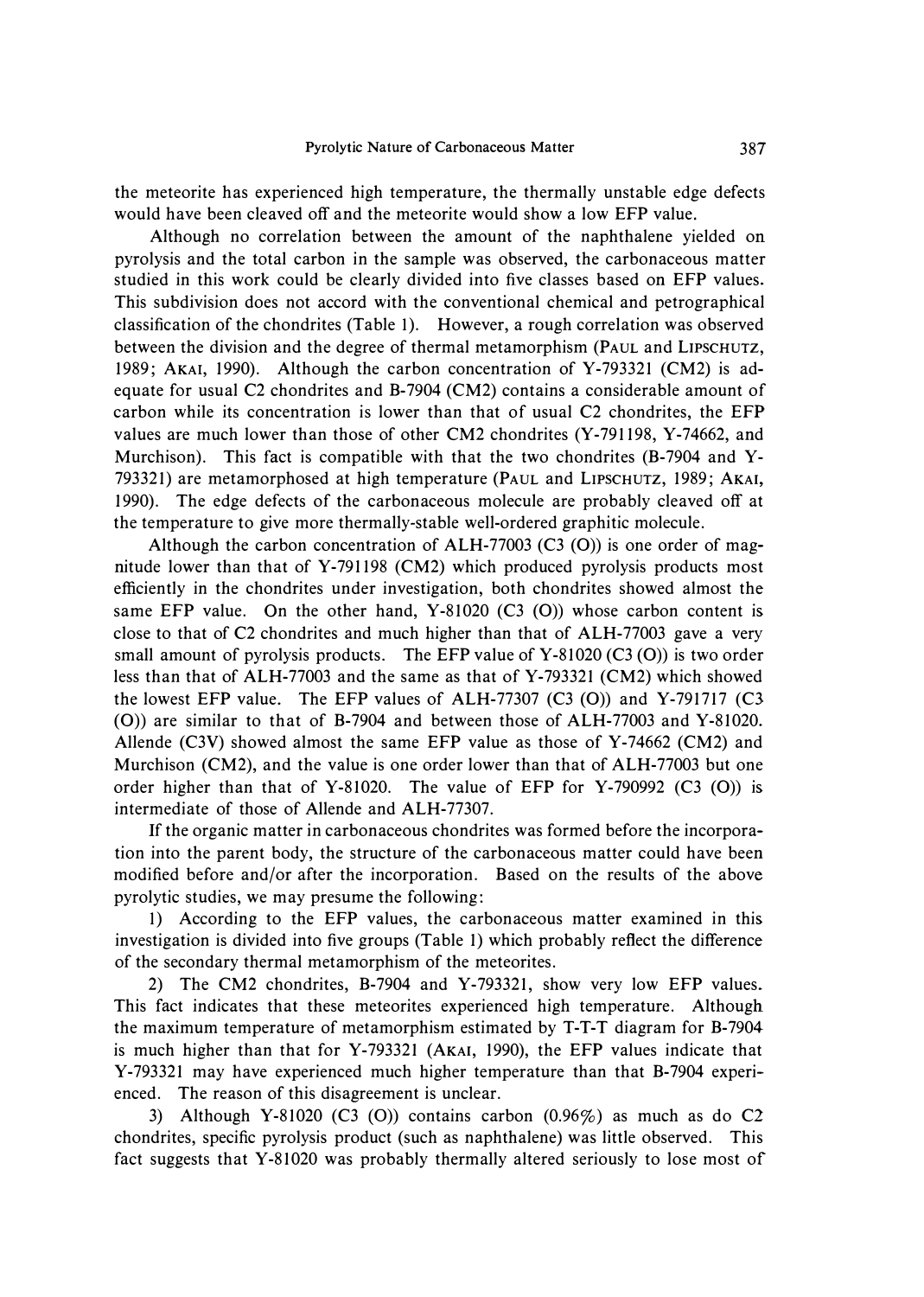**the edge defects of the organic matter, and the remaining organic matter in this meteorite may have been converted into nearly complete graphite.** 

**4) Although the carbonaceous matter in ALH-77307 and Y-791717 is assigned to the same group based on EFP value, the type of these meteorites based on TL sensitivity is very different (Table I). This is probably due to the fact that the TL sensitivity is affected not only by thermal metamorphism but aslo other alteration processes such as aqueous alteration (KECK and SEARS, 1987).** 

**5) The carbon content of ALH-77003 is of the same level as that of usual C3 carbonaceous chondrites, and the pyrogram of ALH-77003 and that of Allende resemble each other. But the amount of the pyrolysis products from ALH-77003 is much larger than that from any other C3 chondrites and its EFP value is almost the same as that of Y-791198 whose EFP value is the highest among those of CM2 chondrites examined by the authors. This fact suggests that this meteorite did not experience the temperature higher than that Y-791198 did after the incorporation of the organic polymer. And the temperature was probably lower than those which Y-74662 (CM2), Murchison (CM2), and Allende (CV3) have experienced. The type of ALH-77003 based on TL sensitivity indicates that the degree of metamorphism of this meteorite is considerably higher than that of ALH-77307, but the EFP value of ALH-77003 is much higher than that of ALH-77307. These facts may suggest that TL sensitivity observed is affected seriously by alteration processes other than heating.** 

## **4. Summary**

**Carbonaceous matter in five C2 and six C3 carbonaceous chondrites was examined by pyrolysis GC and divided into five groups by the efficiency of formation of pyrolysis products (EFP). On the assumption that the organic polymer in the chondrites was formed prior to the formation of the meteorites and the initial structure of the polymer was similar in all meteorites, it is suggested that the division based on the EFP reflects the thermal history of the organic polymer in the meteorites. The division based on the EFP did not accord with the conventional subclassifications of carbonaceous chondrites based on the degree of the metamorphism observed with several methods including thermoluminescence sensitivity. We consider that the classification by EFP values is especially effective for investigations of secondary thermal metamorphism of carbonaceous chondrites.** 

#### **References**

- AKAi, J. (1990): Thermal metamorphisum in four Antarctic carbonaceous chondrites and its temperature scale estimated by T-T-T diagram. Papers Presented to the 15th Symposium on Antarctic Meteorites, May 30-June 1, 1990. Tokyo, Natl Inst. Polar Res., 86-87.
- BUNCH, T. E. and KERRIDGE, J. F. (1979): Aqueous activity of asteroids: Evidence from carbonaceous chondrites. Asteroids, ed. by T. GEHRELS. Tuscon, The University of Arizona Press, 745-764.
- DUFRESNE, E. R. and ANDERS, E. (1962): On the chemical evolution of the carbonaceous chondrites. Geochim. Cosmochim. Acta, 26, 1085-1114.
- KALLEMEYN, G. W. and WASSON, J. T. (1981): The compositional classification of chondrites-I.